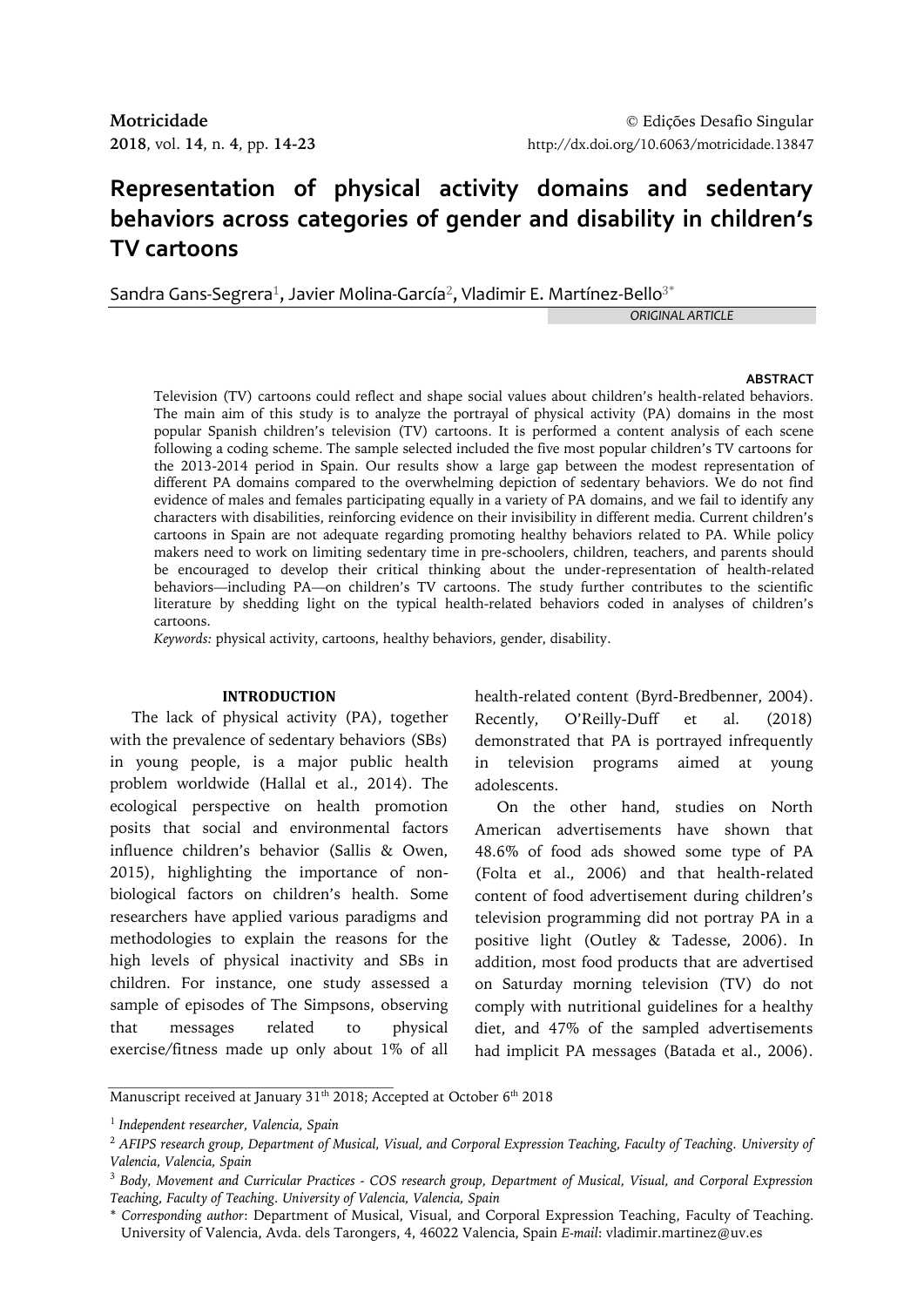Recently, Davis (2016) found that 47.6% of sample commercials were for unhealthy food and none was for healthy food and drinks. In China, Chang et al. (2018) found that the majority of TV spots advertised products with poor nutritional content and had a potential to mislead audiences concerning products' actual nutritional value.

According to the limited literature, TV is a crucial environmental factor that can affect children's behavior, not only because watching TV requires very low energy expenditure (Cardon et al., 2016), but also because it can present negative behavioral messages that could influence PA and sedentarism in children.

Concerning gender representation in children's programming, research has long explored differences in messages targeted to boys and girls, with early studies finding that girls were portrayed as less active and noisy as well as more childlike, with fewer positions of responsibility compared to boys (Streicher, 1974). Likewise, children's cartoon series on both network and cable channels in the United States have been shown to depict occupational differences between male and female characters (Thompson & Zerbinos, 1995).

Recent studies revealed that across educational and non-educational children's TV programming, there were significantly more male characters than female characters (Martin, 2017). For instance, in a content analysis study of popular TV shows among adolescents in North America, authors found that male characters were involved in a larger proportion of PA incidents than female characters, and males were more likely to engage in PA for competitive sport (Gietzen et al., 2017). In India, Rozario et al. (2018) found on children´s programming that more males than females were cast in all the character roles except in the role of the protagonist's family member, in which both genders were cast equally. Research in Turkey has also reported that male characters were much more likely to be shown doing exaggerated physical movements than female characters (Kalayc, 2015).

On the other hand, the social model of disability suggests that bodily differences are not

the key to discrimination and disadvantage but rather the political, social and economic framing of these differences (Saunders, 2004). According to Kearney (2011), the exclusion of people with disabilities is not natural; rather it is a phenomenon that is constructed socially and culturally through human interactions. Taking into account that children with disabilities are among the world's most stigmatized and excluded children (UNESCO, 2017), media representations designed to teach young children about disabilities need to attend to explicit as well as implicit representations of children with disabilities. Martínez-Bello and Molina-García (2016) argued that the imbalance in the representation of disability in the various contexts where PA takes place in the visual representations is symptomatic of the broader exclusion of disabled people across society.

With regard to disability representation in children's programming, in 2006, in the United States, Bond (2013) found on children´s television programming that characters with a physical disability were under-represented, but the majority of characters with a physical disability were depicted as morally good, attractive, and satisfied with life, suggesting that children are exposed to through television programming tended to be shown in a positive light. In the same line, Saito and Ishiyama (2005) found in prime‐time TV dramas in Japan, that only 1.7% of the characters analyzed had a disability, all of whom were adults. Furthermore, some authors have shown that children's animated television programs reinforce stereotypes promoting a hegemonic conception of able-bodiedness related to age (Robinson & Anderson, 2006).

The scientific community has suggested that children under six years old should watch no more than two hours of television a day (e.g., American Academy of Pediatrics, 2016). In Spain, research has shown that only 43.9% of young children comply with guidelines recommending; on average, they spend 65.6 minutes per weekday and 122 minutes per weekend day in front of a television screen (De Craemer et al., 2015). Furthermore, 88.8% of young Spanish children did not comply with the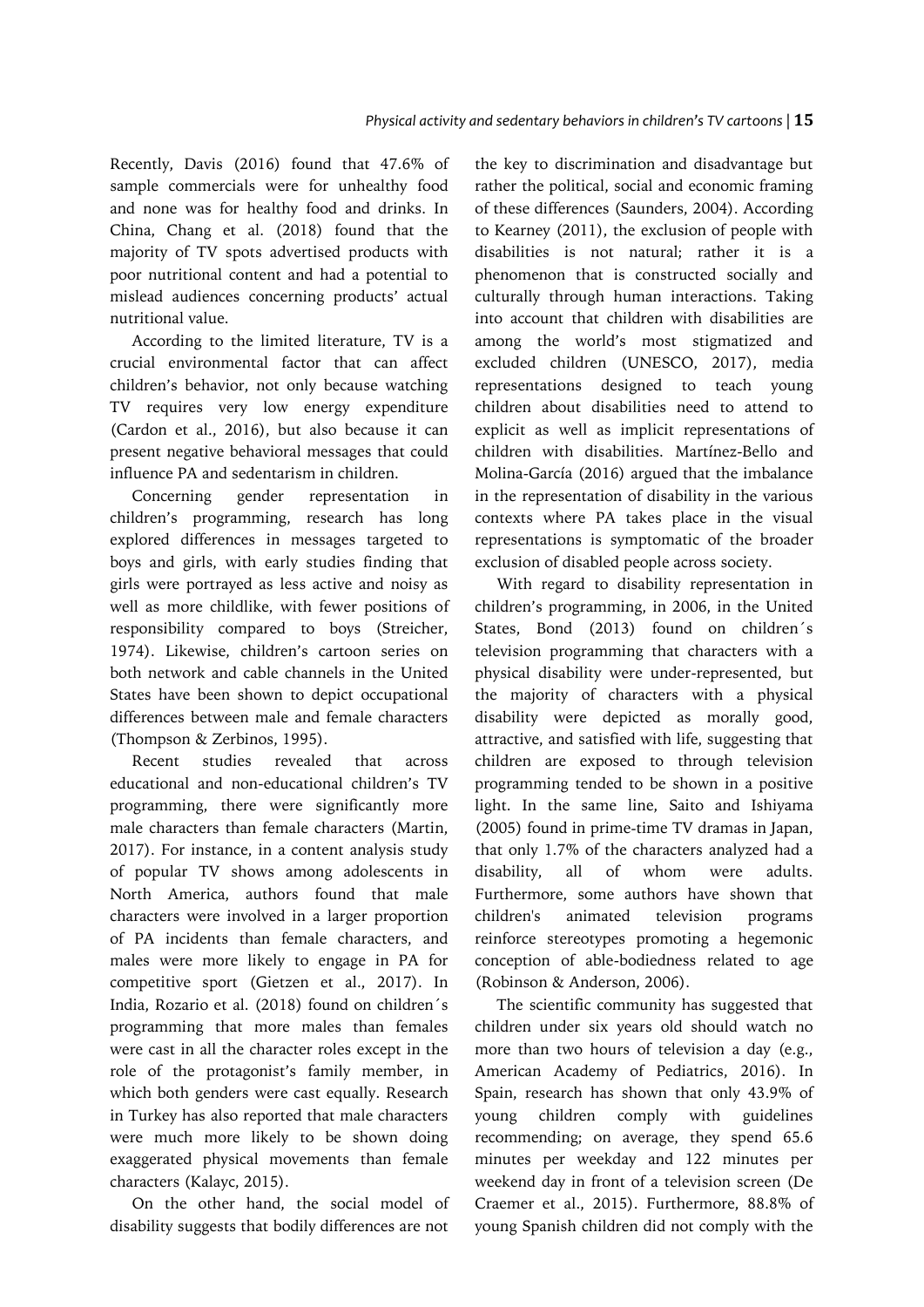recommended 120 minutes/day of moderate to vigorous PA (Torres-Luque et al., 2016). Given that more TV time on weekend days is significantly associated with higher body mass index (BMI) in girls but not in boys (Cardon et al., 2016), it is important to understand what messages about PA are being disseminated by children's TV cartoons, including any powerful and negative messages about SB.

While teachers and pre-service teachers recognize that children's books and other printed curricular materials are essential resources that transmit messages (Blumberg, 2015), there is scant research on the PA and health-related SBs depicted in children's TV cartoons. Moreover, few authors have examined what PA patterns are predominantly transmitted to child learners. We believe it is of great interest to both teachers and families to evaluate the implicit messages in children's cartoons in light of current public health recommendations. Therefore, the main aim of this study is to analyze how PA domains are represented on the most popular children's TV cartoons in Spain. In addition, gender, the presence of a disability and group composition, are considered in this analysis.

# **METHOD**

**Participants**

To obtain a sample of Spanish children's cartoons, we identified the children's programs in Spain with the most viewership according to the Barlovento Comunicación (Barlovento Comunicación, 2014). We selected five children's cartoons for analysis based on three criteria: that the cartoons were presented in Spanish, screened in Spain between 2013 and 2014, and were included among the top 10 most viewed TV cartoons by children during that time period. The sample selected included the five most popular children's cartoons for the 2013- 2014 period in Spain: Sponge Bob, Peppa Pig, Penguins of Madagascar, Doraemon and Regular Show.

We then followed a simple random sampling procedure, analyzing each program at the level of the individual scene (defined as a sequence of related animations with no change in location or

temporal break, as in previous studies on children's TV programs [Barner, 1999]). Specifically, we coded each scene according to the PA domain, characters' age and gender, group composition, location, and presence of a disability (Table 1). We selected the content sample using the methods presented by Baker et al. (2007), numbering individual scenes and using a table of random numbers to select an initial sample. This method ensured that each scene had the same probability of being chosen for the final sample and that a representative sample could be taken from the total population. Using a confidence level of 99% and a margin of error of 6%, we obtained a sample of 50 episodes from five cartoons were analysed. After taking a count, the total number of scenes in these 5 children´s cartoons totalled 2843 minutes. We again used a random numbers table to select 133 scenes from the total sample, recording the most prominent characters or group of characters for each scene.

# **Measures**

The definitive scene-analysis procedure was performed using a quantitative content analysis method (Krippendorff, 2004; Outley & Taddese, 2006). We performed an analysis of each scene following a coding scheme constructed by the research team, based on categories and indicators used previously (Barner, 1999; Martínez-Bello & Molina-García, 2016). Two experts independently reviewed the scheme, which we revised based on their feedback. Within the body of literature on health promotion, PA is considered to be a complex set of behaviors and is usually evaluated taking into account the settings or domains where activities occur (Hnatiuk et al., 2014). The main domains of active living are leisure-time PA (e.g., exercise, sport, etc.), occupational PA, household activity (e.g., housework, gardening, etc.), and active commuting (e.g., walking and biking to school). SBs are also commonly assessed as an additional domain and usually involve sitting or lying down. Therefore, the final coding scheme had four categories: PA domains (including SBs), gender, group composition, and disability. We coded each unit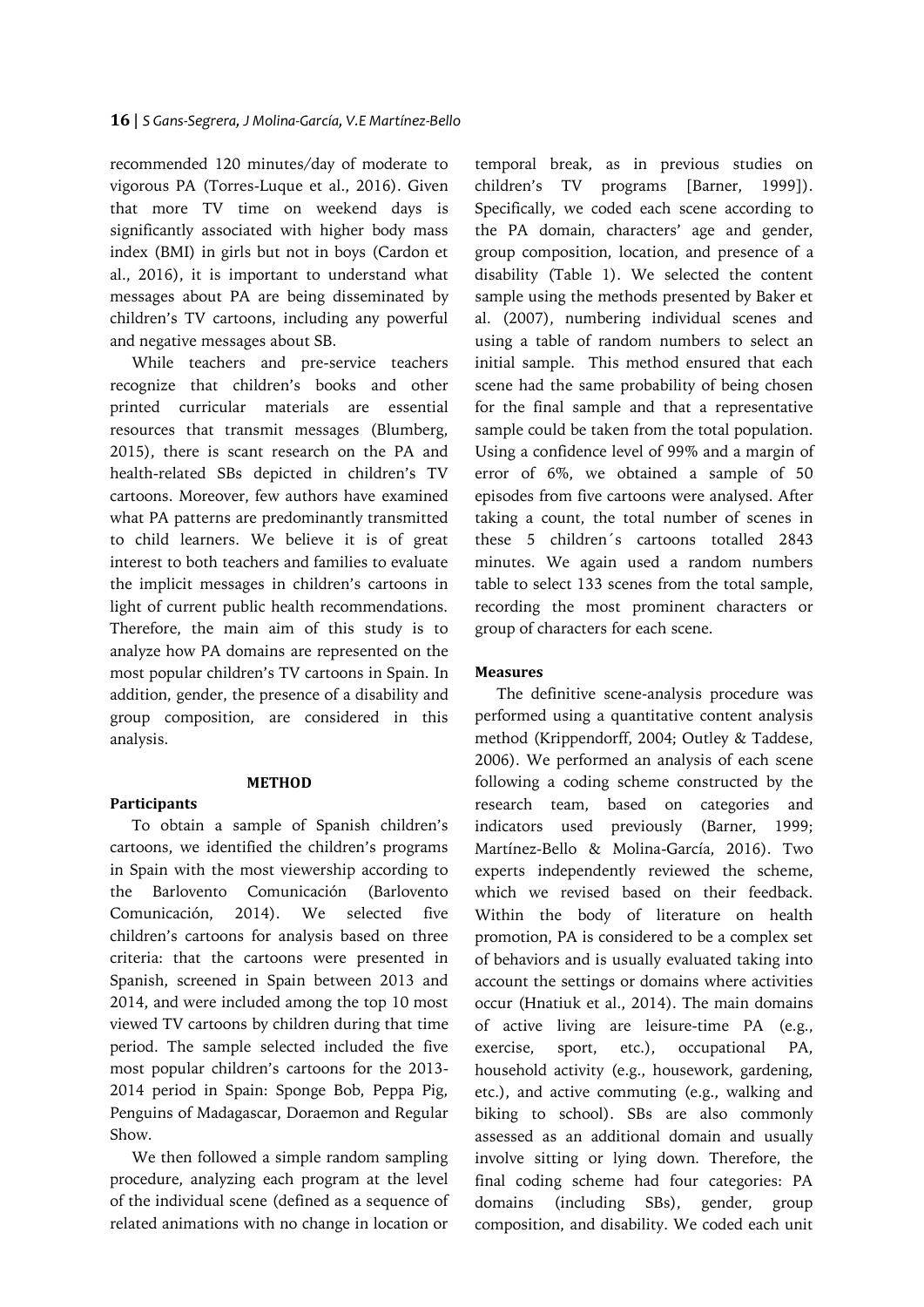of analysis (scene) by choosing one indicator from each of the categories (Table 1). Of note, we developed indicators and operational definitions of the PA domains, taking into account previous studies promoting PA and analyzing SB in young people (Bauman et al., 2006; Marshall et al., 2002). Sedentarism was defined as any sitting or supine activity performed while awake and involving energy expenditure of 1.5 metabolic equivalents (METs) or less (Tremblay et al., 2017).

# **Procedures**

An observational group of coders made up of the first author and two additional researchers, performed the scene analysis using a triangulation method (see for example Lambert, 2003). The coders had not taken part in building

the coding scheme and received training in its use in accordance with previous studies (Barner, 1999; Martínez-Bello & Molina-García, 2016). During the practice coding, reliability was monitored and informally assessed. The principal author was trained over two weeks in order to clarify all steps in the process. On the first day, the lead investigators explained the study objectives and the coding process, and the first author checked the categories and indicators in the coding scheme for understanding. Each scene  $(> 1$  second) was played on a personal computer that also showed the list of indicators; the lead author analyzed only the most prominent characters or group of characters and as long as they were performing human activities.

## Table 1

| Coding scheme for analysis   |                                                        |                                                                                                                                                                                                                                                |  |  |
|------------------------------|--------------------------------------------------------|------------------------------------------------------------------------------------------------------------------------------------------------------------------------------------------------------------------------------------------------|--|--|
| Categories                   | Indicators                                             | Descriptions                                                                                                                                                                                                                                   |  |  |
|                              | 1. Sedentary behavior or low<br>activity               | 'Awake' activities when sitting, lying or standing that<br>involve low energy expenditure.                                                                                                                                                     |  |  |
|                              | 2. Active commuting                                    | Physical activities, including cycling or walking, as a<br>way to get to places.                                                                                                                                                               |  |  |
|                              | 3. Occupational activity                               | Physical activities through work or occupations.                                                                                                                                                                                               |  |  |
| Physical activity<br>domains | 4. Leisure-time<br>physical<br>activity                | Physical activities for exercise or recreation that can<br>be organised, such as team or individual sports, or<br>non-organised, such as traditional games<br><sub>or</sub><br>recreational sports.                                            |  |  |
|                              | 5. Household<br>physical<br>activity                   | Physical activities in a household setting such as<br>gardening or child minding.                                                                                                                                                              |  |  |
| Gender                       | 1. Male<br>2. Female<br>Group of females & males<br>3. | The scene shows one or more people whose basic<br>characteristics represent males or females based on<br>clothing, hairstyle, presence or absence of facial hair,<br>physical<br>stature<br>other<br>distinguishing<br>and<br>characteristics. |  |  |
| Group composition            | 1. Solitary<br>2. Group                                | The scene shows a single person or a group with<br>males, females or mixed gender.                                                                                                                                                             |  |  |
| Disability                   | 1. Non-disability<br>Disability                        | The scene shows one or more people whose<br>characteristics represent a physical, sensorial or<br>mental impairment.                                                                                                                           |  |  |

In order to monitor coder reliability, the main author discussed the coding choices for every 20 scenes with the other two researchers, re-coding any episode if necessary. In total, these three investigators analyzed 30% of the sample. After playing each scene, the observational group took one to three minutes to select the corresponding indicators. When it was not possible to reach an agreement, they coded the category as unclear. During training, the group resolved any

discrepancies and refined the coding criteria; after training, they coded each episode.

# **Statistical analysis**

We performed a Pearson's chi-square (χ2) test in order to analyse the relationship between the PA domain represented in the scenes and the dependent variables of gender, group composition, and presence of disability of the featured subjects. We constructed a contingency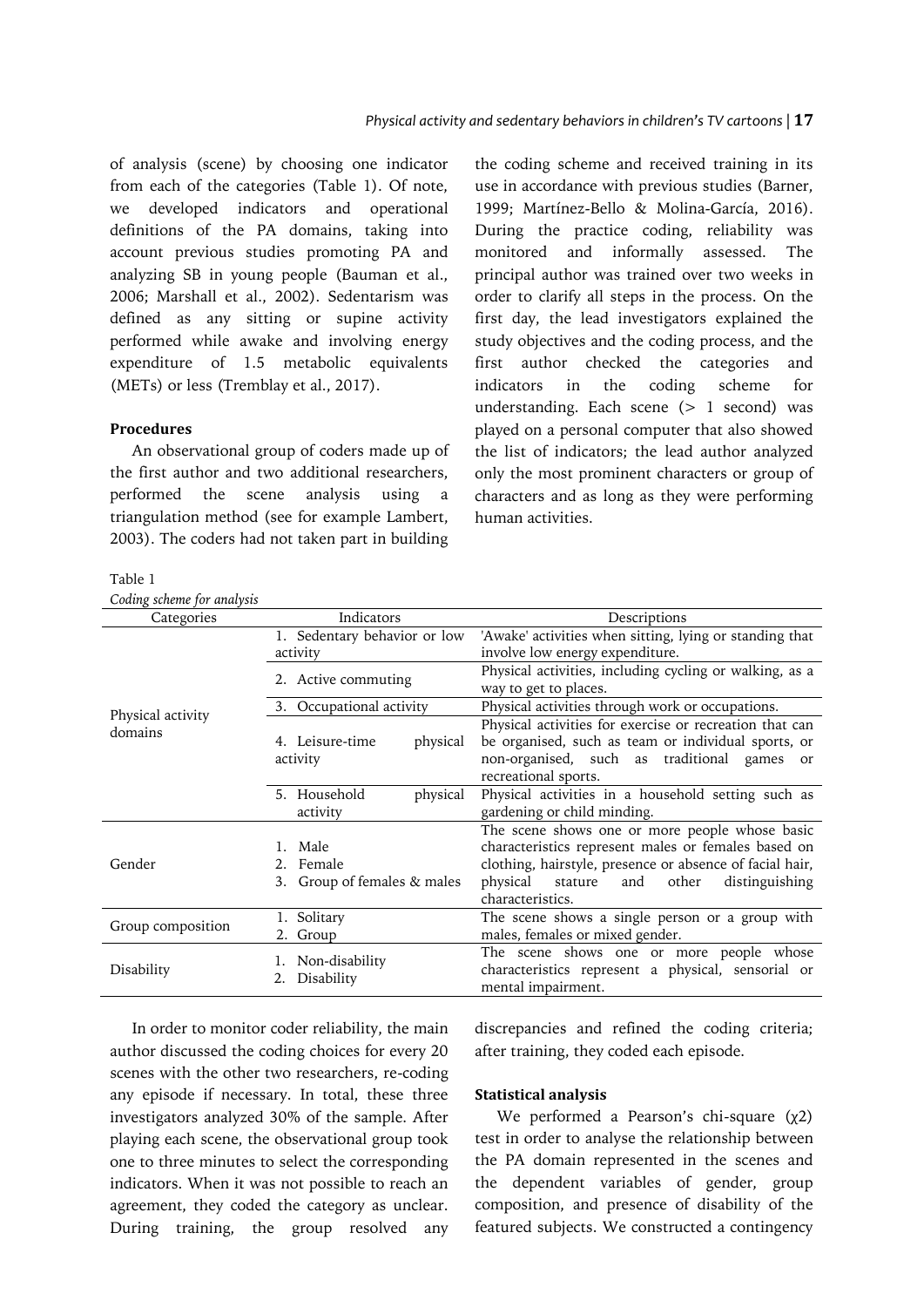table using the PA domain as an independent variable against these dependent variables. To define a statistically significant probability, *p*values of less than 0.05 (95% probability of significance) were accepted. SPSS version 20 was used for the analysis.

# **RESULTS**

Table 2 presents the frequency and percentage of representation of the different PA domains in the children's TV programs in our sample. The most frequent indicators were sedentary or low activity behavior domains, plus active commuting, accounting for  $81\%$  (n = 2316) and 13% (n = 359) of the total, respectively. Of the total sample,  $3\%$  (n = 95) of the scenes portrayed household activities; 2% (n  $= 48$ ), leisure-time PA; and 1% (n = 25), other activities. There were no scenes for the occupational activity domain.

As shown in Table 3, there was a higher representation of male characters versus female characters in all PA domains ( $\chi^2 = 278.58$ , df = 2,  $p < .01$ ). This effect size was moderate to large (Cramer's V=.313, p<.05). In the 2516 scenes showing sedentary or low activity domains, 63% showed only male characters; 33%, a group of both females and males; and 5%, only females. Of the 359 scenes representing active commuting, 54% showed exclusively male characters; 31%, exclusively females; and 15%, a mixed-gender group. Of the 95 scenes representing household activities, 63% featured only male characters; 27%, mixedgender groups; and 10%, only females. None of the 48 scenes representing leisure-time PA showed only females; 93% of the scenes showed only males and 7%, mixed-gender groups. Finally, of the 25 scenes identified in "other" PA domains, 80% showed female characters and 20%, males.

Table 2

*Frequencies and Percentages (%) of images for specific activities in Physical Activity domains*

| PA domains            |              | Activities [n (%)]  |                                |                     |                     | Sub-total  |  |
|-----------------------|--------------|---------------------|--------------------------------|---------------------|---------------------|------------|--|
| Sedentary<br>activity | behavior/low | Standing motionless | Sitting activities             | Other<br>activities |                     |            |  |
|                       |              | 1434 (62%)          | 752 (32%)                      | 130 (6%)            |                     | 2316 (81%) |  |
| Active commuting      |              | Walking             | Bicycling                      |                     |                     |            |  |
|                       |              | 326 (91%)           | 32 (9%)                        |                     |                     | 359 (13%)  |  |
| Household activities  |              | Cooking             | Washing-cleaning               | Gardening           |                     |            |  |
|                       |              | 33 (34%)            | 32 (33%)                       | 31 (33%)            |                     | 95 (3%)    |  |
| Leisure-time          | physical     | Physical exercise   | Leisure & traditional<br>games | Sports              | Other<br>activities |            |  |
| activity              |              | 29 (60%)            | 8(15%)                         | 6(14%)              | 5 $(11\%)$          | 48 (2%)    |  |
| Others                |              |                     |                                |                     |                     | 25 (1%)    |  |
|                       |              |                     | Total count: 2843 (100%)       |                     |                     |            |  |

Table 3

*Scenes based on Physical Activity Domains: Contingency table for Physical Activity Domain for gender, group composition, and presence of a disability*

|                        | Sedentary<br>behavior/low activity | Active<br>commuting | <b>LTPA</b> | Household<br>activities | Other   | $v^{2**}$                        |
|------------------------|------------------------------------|---------------------|-------------|-------------------------|---------|----------------------------------|
| Gender                 |                                    |                     |             |                         |         |                                  |
| Male                   | 1449 (63)                          | 195 (54)            | 45(93)      | 60(63)                  | 5(20)   | $278.576, df=2$                  |
| Female                 | 109(5)                             | 110 (31)            |             | 10(10)                  | 20(80)  | $p=0.001$                        |
| Mixed group            | 758 (33)                           | 54 (15)             | 3(6)        | 25(27)                  |         |                                  |
| Group composition      |                                    |                     |             |                         |         |                                  |
| Solitary               | 518 (22)                           | 140 (39)            | 28 (58)     | 40 (42)                 | 22 (88) | 4.680, $df = 1$ ,<br>$p = 0.035$ |
| Group                  | 1798 (78)                          | 219 (61)            | 20(42)      | 55 (58)                 | 3(12)   |                                  |
| Presence of disability |                                    |                     |             |                         |         |                                  |
| Non-disability         | 2316                               | 359                 | 48          | 95                      | 25      |                                  |
| Disability             |                                    |                     |             |                         |         |                                  |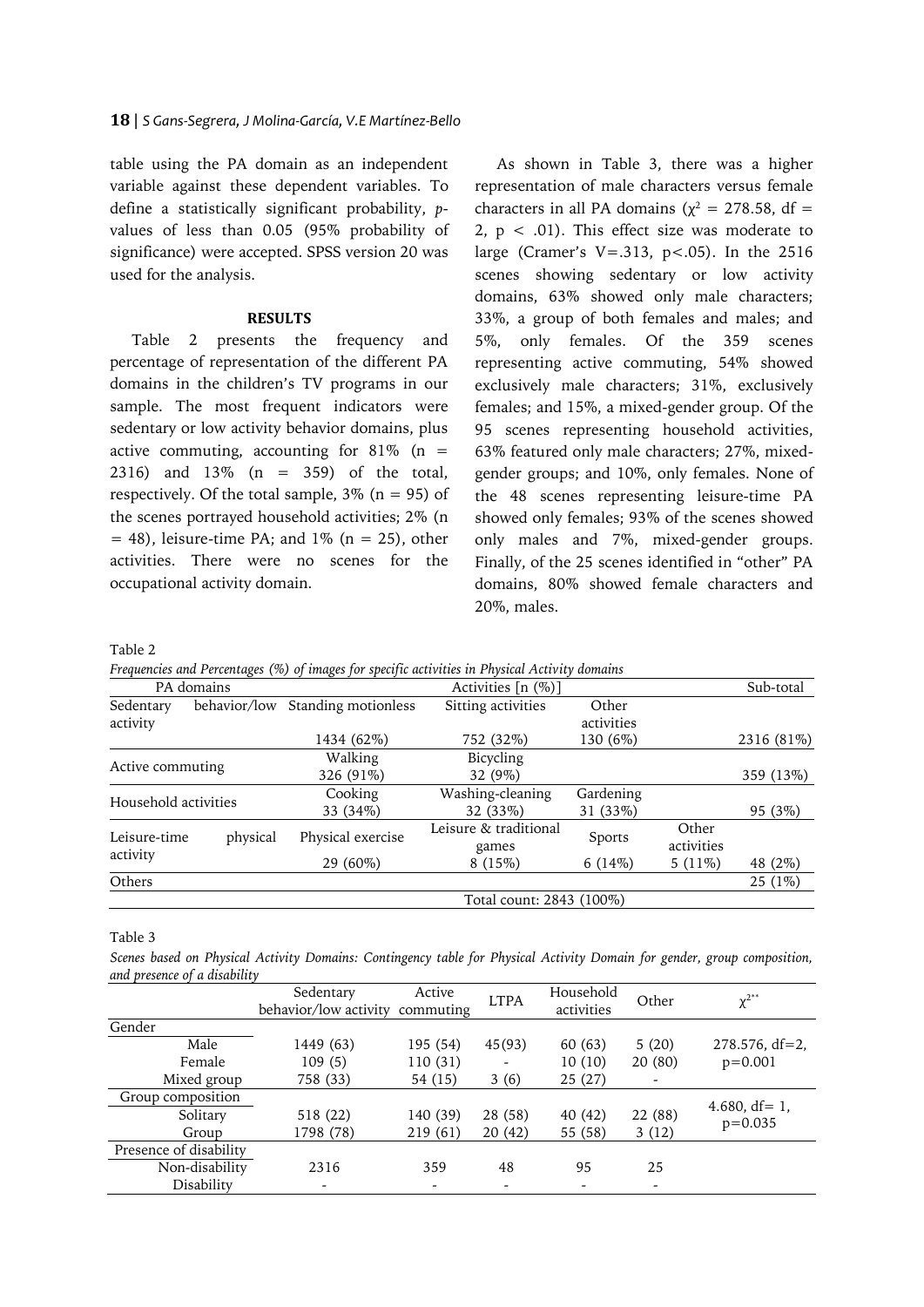# **DISCUSSION**

Animated cartoons reflect and shape social values about children's behaviors and help to form children's initial notions of what it means to be passive or active (Byrd-Bredbenner, 2004; Folta et al., 2006; Outley & Tadesse, 2006; Batada et al., 2006; Hentges & Case, 2013; Kalayc, 2015; O'Reilly-Duff et al., 2018; Rozario et al., 2018; Streicher, 1974; Robinson & Anderson, 2006; Thompson & Zerbinos, 1995). Likewise, before early childhood and primary teachers can act to counteract negative messages and promote PA in the classroom, they must first understand the implicit messages transmitted through media content; our major aim was to gain knowledge about the representation of PA and sedentary behavior on Spanish children´s cartoons. As suggested previously, careful examination of children's media content is important in order to address their potentially negative effects and educate consumers about what is being portrayed to their children (Baker & Raney, 2007). In doing so, we analysed the most popular children´s TV cartoons in Spain, examining the variables of gender, disability, and group composition. Here we discuss the general questions about the role of children´s cartoons in promoting healthrelated behaviors that arose from our quantitative analysis, and finally, we offer several reflections and conclusions.

Our results suggest that current children's cartoons may favor an increase in SBs and a decrease in PA, undermining other health promotion messages regarding active behaviors. We agree with other authors calling for children's cartoons and commercials run during children's TV programs to portray children participating in more intense PA as a way to encourage them to be more active (Folta et al., 2006; Outley & Tadesse, 2006). More recently, O'Reilly-Duff et al. (2018) found on four popular UK adolescent TV programmes that PA was portrayed infrequently, and often with a skewed representation of the type of activity.

Previous studies have shown that media content can influence children's beliefs, attitudes, and behaviors with regard to PA; thus, our results suggest that current children's

cartoons may favor an increase in SBs and a decrease in PA, undermining other health promotion messages regarding active. In addition, we found that over 80% of the scenes in our sample depicted SB. This finding is consistent with other studies describing similar health-related content in diverse television media. For instance, Outley and Tadesse (2006) reported that only 9.4% of a sample of food advertisements shown during children's TV programming contained PA-related content. Moreover, 36.3%, 31.3%, 16.8%, 13.7%, and 2.0% of all commercials advertised fast food restaurants, sugary drinks, candy, cereals, and snacks, respectively, reflecting considerable exposure to messages that contradict nutritional and PA guidelines. Recently, Davis (2016) found on a sample of North American commercials that 47.6% of them portrayed unhealthy food and none of them was for healthy food and drinks. Our analysis showed a large gap between the modest representation of different PA domains compared to the overwhelming depiction of SB, suggesting that children's cartoons serve to normalize sedentarism. In light of these findings, we agree with other authors calling for children's TV cartoons and commercials run during children's TV programs to portray children participating in more intense PA as a way to encourage them to be more active (Folta et al., 2006).

After analysing PA domains, it was found that the media gender gap still persists, as we did not find evidence of males and females participating equally in a variety of PA domains. In particular, we found that 62% of the scenes in cartoons show only males, compared to 9% showing only females and 29% showing mixedgender groups. In addition, boys and men were depicted in more physically active roles compared with females. For instance, we found that male characters were the main participants in 93% of scenes portraying leisure-time PA, and in 58% of these, a single male character performed the action. This is consistent with findings reported elsewhere; for instance, in one Turkish program targeted to children, male characters dominated the scenes showing PA and games (Kalayc, 2015). In addition, Gietzen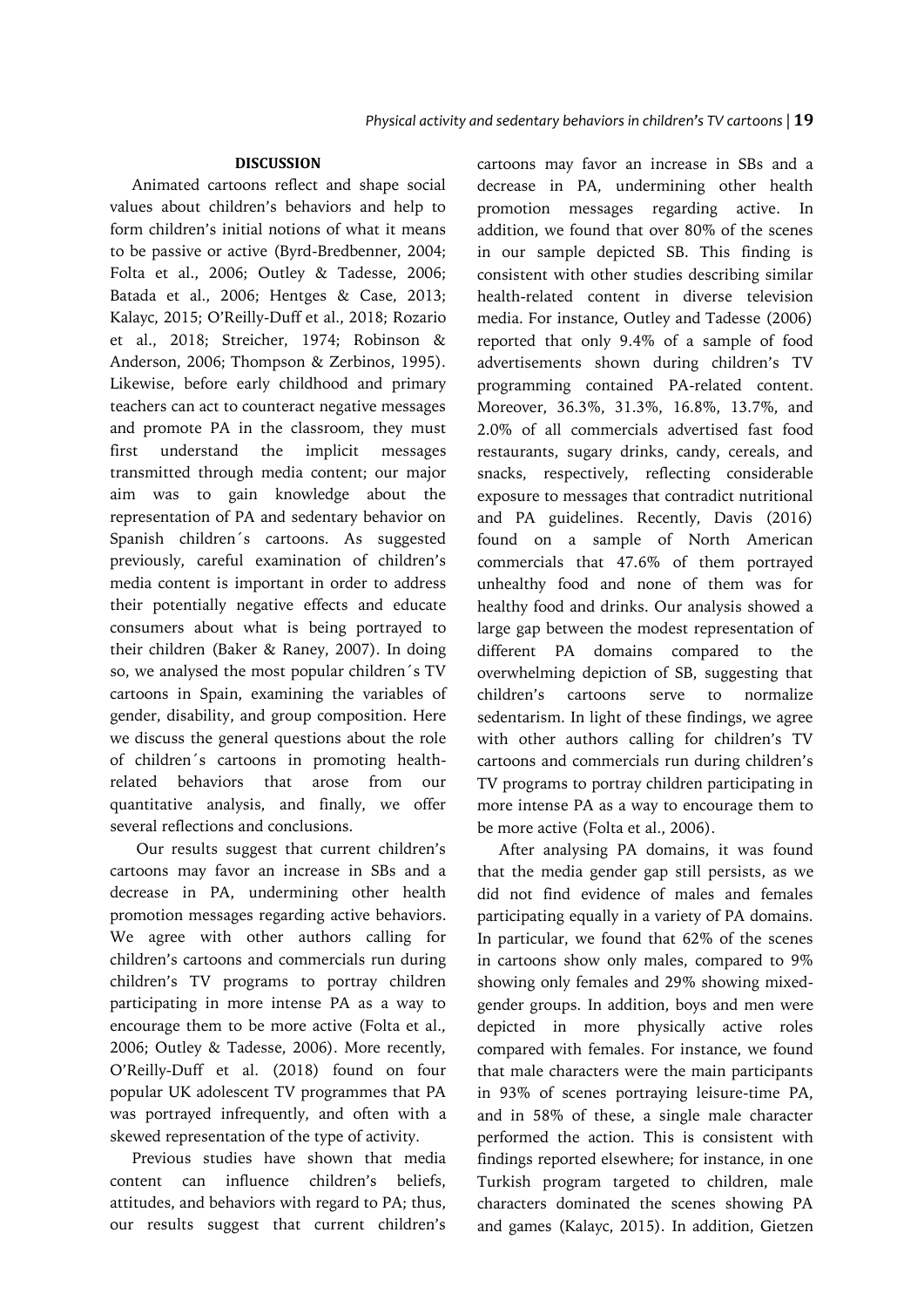et al. (2017) found in popular TV shows among adolescents in North America, that female characters tended to be underrepresented. Rozario et al. (2018) found on children´s programming in India that more males than females were cast in all the character roles except in the role of the protagonist's family member, where both genders were cast equally (Rozario et al., 2018). In our study indeed, only male characters were shown riding a bicycle and swimming, suggesting a different pattern of PA for females and males in children's programming. Thus, young girls in Spain—as elsewhere—will see female models participating in sedentary or low activity domain behaviors and males participating in a range of leisuretime physical activities. This may lead both sexes to believe that leisure-time physical activities are gender-based. For instance, Coyne et al. (2016) found that engagement with Disney Princesses can be limiting, as young girls especially are more likely to embrace traditional female stereotypes both concurrently and longitudinally. Therefore, portraying female characters as more passive than males may potentially transmit harmful messages to young viewers. Thus, our results show that children's cartoons in Spain are not currently effective instruments for representing gender equality. In addition to limiting prolonged periods of SBs in children, parents, caregivers, and teachers could also use the children's TV programs to promote critical analysis and dialogue within and outside of the classroom.

Among school-aged learners, active commuting must be encouraged and integrated at a young age in order to be reinforced later (Larouche, R., & Ghekiere, 2018). As suggested previously, children's programming on TV or cinema could play a positive role in increasing children's active transport to school (Tranter and Sharpe, 2012). Indeed, our results showed that active commuting had the second highest representation in the scenes, indicating a relatively positive role for this domain in children's cartoons despite the lower representation compared with SB. Moreover, and in contrast with Kalayc's (2015) findings regarding the gender gap shown in bicycle use

in Turkish programming for children, we observed equal representation between male and female characters in active commuting.

By the other hand, taking into account that focusing on socio-cultural and environmental barriers rather than on the individual´s impairment as suggested by the social model of disability (Saunders, 2004), consequently, in this manuscript, we aimed to address also how, taking into account disability category, people with and without disabilities are portrayed participating in a full range of PA and sedentary behaviors. In line with this, in our current study, we failed to identify any characters with disabilities in the sampled children's cartoons, reinforcing evidence on their invisibility in different media. Our findings are consistent with previous reports on this topic. In the United States, Bond (2013) found on children´s television programming that people with a physical disability are still largely absent from the television landscape. In the same line, in Japan, one study found that only 1.7% of the characters analyzed had a disability, all of whom were adults (Saito & Ishiyama, 2005).

Previous research has demonstrated that people with disabilities are under-represented on the walls of early childhood education classrooms in Spain as well as in printed curricular material used in Spanish physical education classes (Martínez-Bello & Martínez-Bello, 2016; Martínez-Bello & Molina-García, 2016). This literature argues that the imbalance in the representation of disability in the various contexts where PA takes place is symptomatic of the broader exclusion of disabled people across society, suggesting that the visual representations in the education context plays an important role in the construction of difference. In addition, taking into account that children sometimes watch cartoons in school (e.g., cartoons before recess), we believe that our results add further evidence elucidating the construction of difference in visual representations consumed by young children in Spain, this time through the most widely viewed children's cartoons. Our study also adds onto previous work, showing how children's TV cartoons in Spain reinforce differences through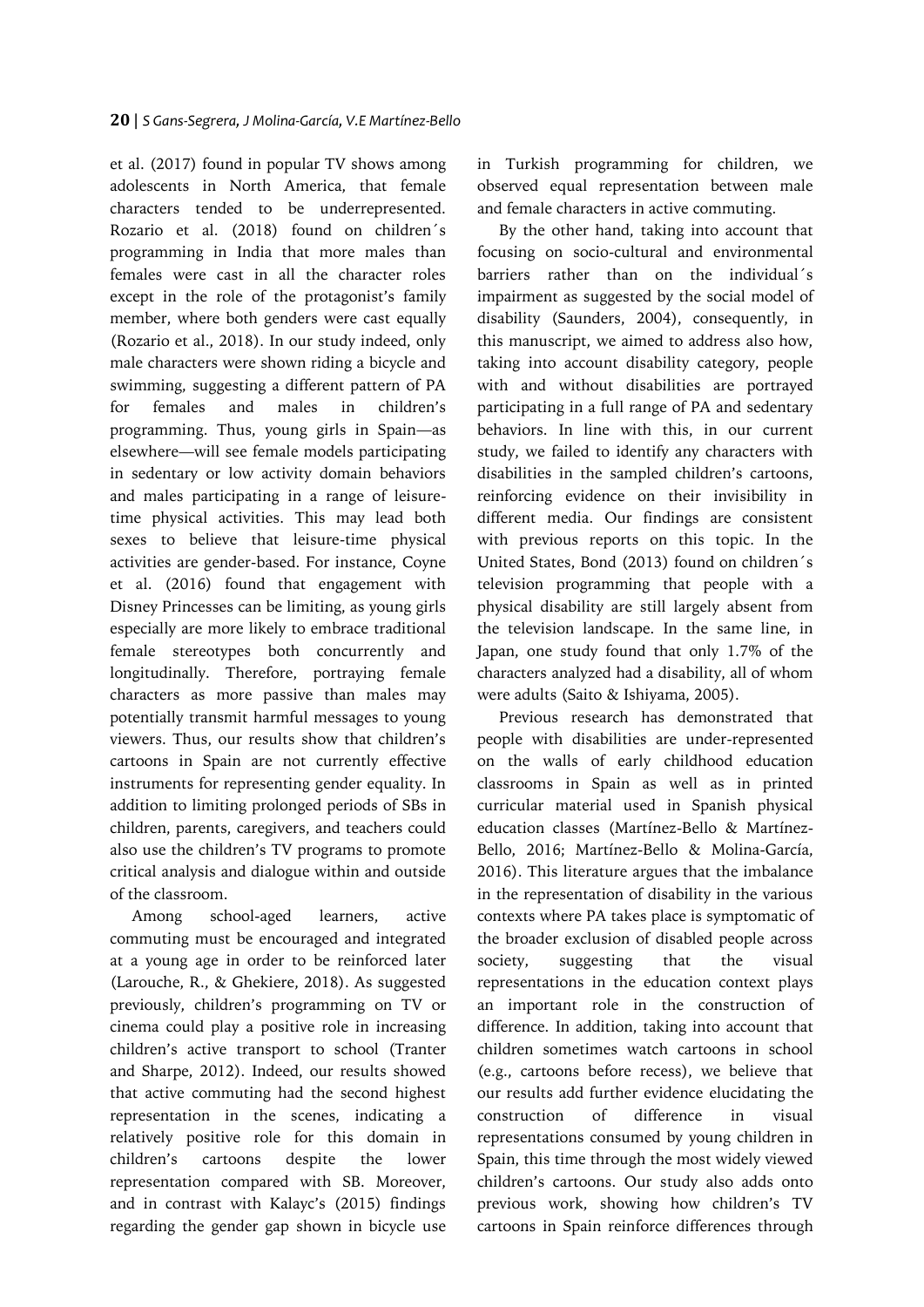visual representations, not only in terms of the social model of disability but also in the lack of representation for PA promotion in people with a disability.

## **Limitations and Further Research**

Assessing how children actually understand the visual messages transmitted through TV cartoons was beyond the scope of this study. However, considering the number of hours that children in Spain spend watching TV and their low compliance to guidelines on moderate to vigorous PA, the scarcity of health-related messages may suggest potential effects. In addition, another limitation of this study is that the coding procedure was done by consensus rather than independently. Although our study does not look at the relationship between PA or SB and television watching in children, it does describe the type of messages relating to PA that are shown in the most popular children's TV cartoons in Spain. Our study further contributes to the scientific literature by shedding light on the typical health-related behaviors coded in analyses of children's cartoons. However, the next step should also focus on qualitative methods to gain more understanding of how characters negotiate these meanings across PA domains. Taking into account that cartoon characters are used in food advertisements (Davis, 2016), future studies could focus on how PA domains are portrayed in Spanish food advertisement on weekend children's programming.

#### **CONCLUSION**

The present study suggests that current children's TV cartoons in Spain are not adequate in terms of promoting healthy behaviors related to PA. Spanish children are exposed to numerous representations of SBs on TV programs; these provide few positive healthrelated messages regarding PA to young people. We found that the media gender gap persists, as we did not find evidence of males and females participating equally in a variety of PA domains. In addition, our results showed that AC had the second highest representation in the scenes, indicating a relatively positive role for this

domain in children's cartoons despite the lower representation compared with SB. Furthermore, we failed to identify any characters with disabilities in the sampled children's cartoons, reinforcing evidence on their invisibility in different media. Our results reinforce differences through visual representations, not only in terms of the social model of disability but also in the lack of representation for PA promotion in people with a disability.

While policymakers need to work on limiting sedentary time in pre-schoolers, early childhood practitioners, primary teachers, and families should also be aware of what kinds of messages children's TV programs are transmitting. Educators can thus propose programming alternatives for parents at home as well as address the stereotypes promoted in the media that children sometimes watch in school (e.g., cartoons before recess). Thus, the media and the educational community must work to develop educational projects capable of uniting the attraction to TV with training in active behaviors for all ages. Children, teachers, and parents should be encouraged to develop their critical thinking about the under-representation of health-related behaviors—including PA—on children's TV programs.

| Acknowledgments:       |  |
|------------------------|--|
| Nothing to declare.    |  |
|                        |  |
|                        |  |
| Conflict of interests: |  |
| Nothing to declare.    |  |
|                        |  |
|                        |  |
| Funding:               |  |

Nothing to declare.

### **REFERENCES**

- American Academy of Pediatrics. (2016). Media use in school-aged children and adolescents. *Pediatrics*, *138*(5), 1-5.
- Baker, K., & Raney, A. A. (2007). Equally super?: Gender-role stereotyping of superheroes in children's animated programs. *Mass Communication & Society*, *10*(1), 25-41.
- Barlovento Comunicación. (2014*). Informe audiencias tv enero 2014*. Barlovento Comunicación. Retrieved from: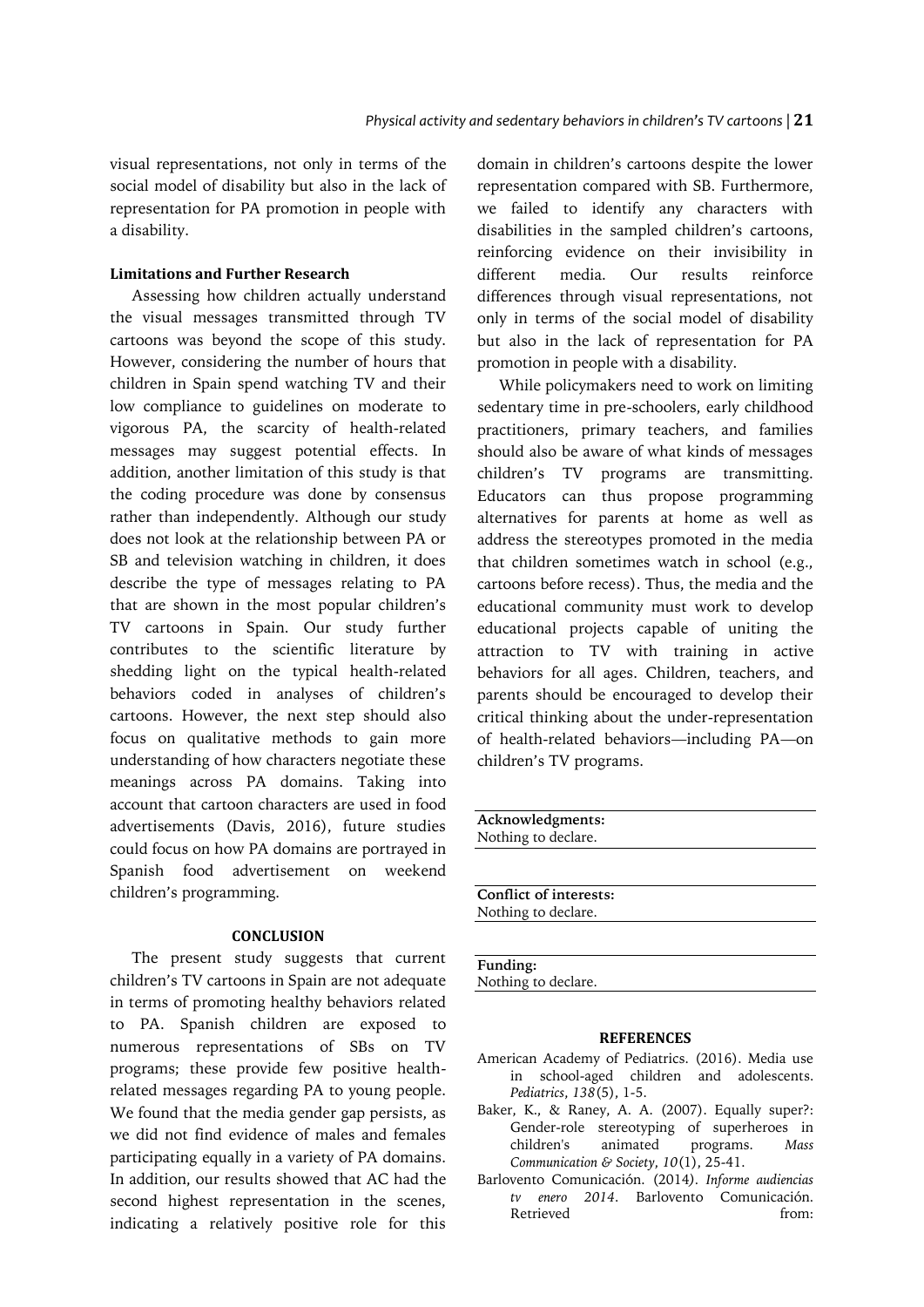#### **22** | *S Gans-Segrera, J Molina-García, V.E Martínez-Bello*

http://www.barloventocomunicacion.es/blog/83 -informe-audiencias-tv-enero-2014.html.

- Barner, M. R. (1999). Sex-role stereotyping in FCCmandated children's educational television. *Journal of Broadcasting & Electronic Media*, *43*(4), 551-564.
- Barnett, T. A., O'Loughlin, J., & Paradis, G. (2002). One-and two-year predictors of decline in physical activity among inner-city schoolchildren. *American journal of preventive medicine*, *23*(2), 121-128.
- Batada, A., Seitz, M. D., Wootan, M. G., & Story, M. (2008). Nine out of 10 food advertisements shown during Saturday morning children's television programming are for foods high in fat, sodium, or added sugars, or low in nutrients. *Journal of the American Dietetic Association*, *108*(4), 673-678.
- Blumberg, R. L. (2015). Eliminating gender bias in textbooks: Pushing for policy reforms that promote gender equity in education. *Background paper for EFA Global Monitoring Report*. Paris: France, United Nations Educational, Scientific and Cultural Organization.
- Bond, B. J. (2013). Physical disability on children's television programming: A content analysis. *Early Education & Development*, *24*(3), 408-418.
- Byrd-Bredbenner, C. (2004). An internationally shared health frame of reference created by a television program: The Simpsons, a content analysis of health messages. *Health Education*, *104*(1), 18-24.
- Cardon, G., De Bourdeaudhuij, I., Iotova, V., Latomme, J., Socha, P., Koletzko, B., ... & ToyBox-study group. (2016). Health related behaviours in normal weight and overweight preschoolers of a large pan-European sample: the ToyBox-study. *PloS one*, *11*(3), e0150580.
- Chang, A., Schulz, P. J., Schirato, T., & Hall, B. J. (2018). Implicit Messages Regarding Unhealthy Foodstuffs in Chinese Television Advertisements: Increasing the Risk of Obesity. *International journal of environmental research and public health*, *15*(1), 70.
- Coyne, S. M., Linder, J. R., Rasmussen, E. E., Nelson, D. A., & Birkbeck, V. (2016). Pretty as a princess: Longitudinal effects of engagement with Disney princesses on gender stereotypes, body esteem, and prosocial behavior in children. *Child Development*, *87*(6), 1909-1925.
- Davis, D. (2016). A Content Analysis of Advertising on Children's Television Networks. *Theses and Dissertations*. 1801. Arkansas: University of Arkansas, Fayetteville.
- De Craemer, M., Lateva, M., Iotova, V., De Decker, E., Verloigne, M., De Bourdeaudhuij, I., ... & Koletzko, B. (2015). Differences in energy balance-related behaviours in European preschool children: the ToyBox-study. *PLoS One*, *10*(3), e0118303.
- Folta, S. C., Goldberg, J. P., Economos, C., Bell, R., & Meltzer, R. (2006). Food advertising targeted at school-age children: A content analysis. *Journal of nutrition education and behavior*, *38*(4), 244-248.
- Fouts, G., Callan, M., Piasentin, K., & Lawson, A. (2006). Demonizing in children's television cartoons and Disney animated films. *Child psychiatry and human development*, *37*(1), 15-23.
- Gietzen, M. S., Gollust, S. E., Linde, J. A., Neumark-Sztainer, D., & Eisenberg, M. E. (2017). A content analysis of physical activity in TV shows popular among adolescents. *Research quarterly for exercise and sport*, *88*(1), 72-82.
- Hallal, P. C., Martins, R. C., & Ramírez, A. (2014). The Lancet Physical Activity Observatory: promoting physical activity worldwide. *The Lancet*, *384*(9942), 471.
- Hentges, B., & Case, K. (2013). Gender Representations on Disney Channel, Cartoon Network, and Nickelodeon Broadcasts in the United States. *Journal of Children and Media*, *7*(3), 319-333.
- Hnatiuk, J. A., Salmon, J., Hinkley, T., Okely, A. D., & Trost, S. (2014). A review of preschool children's physical activity and sedentary time using objective measures. *American Journal of Preventive Medicine*, *47*(4), 487-497.
- Krippendorff, K. (2004). *Content analysis: An introduction to its methodology* (2nd ed.). Thousand Oaks, CA: Sage.
- Lambert, E. B. (2003). *Introducing research to early childhood students*. Victoria: Cengage Learning Australia.
- Larouche, R., & Ghekiere, A. (2018). An Ecological Model of Active Transportation. In Larouche, R. (ed). *Children's Active Transportation*. Elsevier, pp. 93-103.
- Kalayci, N. (2015). Analyses of the Cartoon Series from a Gender Equality Perspective: Pepee. *Egitim ve Bilim*, *40*(177), 243-270.
- Kearney, A. (2011). How are disabled students excluded from and within school. In *Exclusion from and within school* (pp. 79-91). SensePublishers.
- Marshall, S. J., Biddle, S. J., Sallis, J. F., McKenzie, T. L., & Conway, T. L. (2002). Clustering of sedentary behaviors and physical activity among youth: a cross-national study. *Pediatric exercise science*, *14*(4), 401-417.
- Martin, R. (2017). Gender and Emotion Stereotypes in Children's Television. *Journal of Broadcasting & Electronic Media*, *61*(3), 499-517.
- Martinez-Bello, V., & Molina-Garcia, J. (2016). Representation of physical activity domains and sedentary behaviours in physical education textbooks: an image analysis. *South African Journal for Research in Sport, Physical Education and Recreation*, *38*(2), 139-152.
- Martínez-Bello, V. E., & Martínez-Bello, J. T. (2016). Bodies displayed on walls: are children's bodies represented in an inclusive way in the pictures